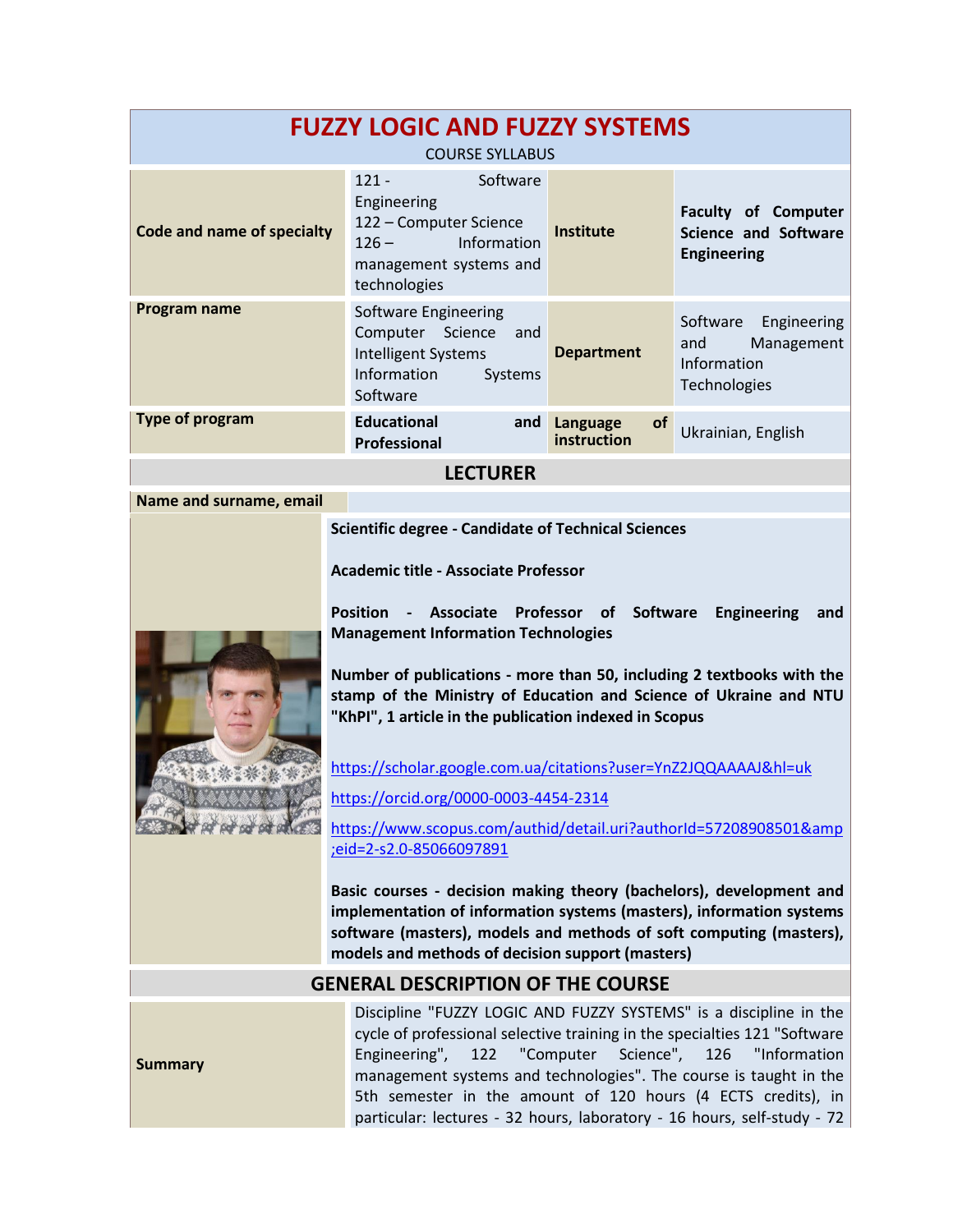|                                           |                                   | hours. The course provides two content modules and one final<br>module test. The discipline ends with credit.                                                                                                                                                                                                                                              |                                                                                                                                                                                                                                                                                                                                                                                                                                                                                                                                                                                                                                                                                                                                                                                                                                                                                                                                                                                                                                                                                                                                                                                                                                                                                                                                                                                                                                                                                                                                                                                                                                                                                                                                                                                                                                                                                                                                                    |    |                               |  |                              |    |
|-------------------------------------------|-----------------------------------|------------------------------------------------------------------------------------------------------------------------------------------------------------------------------------------------------------------------------------------------------------------------------------------------------------------------------------------------------------|----------------------------------------------------------------------------------------------------------------------------------------------------------------------------------------------------------------------------------------------------------------------------------------------------------------------------------------------------------------------------------------------------------------------------------------------------------------------------------------------------------------------------------------------------------------------------------------------------------------------------------------------------------------------------------------------------------------------------------------------------------------------------------------------------------------------------------------------------------------------------------------------------------------------------------------------------------------------------------------------------------------------------------------------------------------------------------------------------------------------------------------------------------------------------------------------------------------------------------------------------------------------------------------------------------------------------------------------------------------------------------------------------------------------------------------------------------------------------------------------------------------------------------------------------------------------------------------------------------------------------------------------------------------------------------------------------------------------------------------------------------------------------------------------------------------------------------------------------------------------------------------------------------------------------------------------------|----|-------------------------------|--|------------------------------|----|
|                                           |                                   | The course is aimed at forming in students the basic concepts, terms,<br>principles and approaches of fuzzy logic and fuzzy systems.                                                                                                                                                                                                                       |                                                                                                                                                                                                                                                                                                                                                                                                                                                                                                                                                                                                                                                                                                                                                                                                                                                                                                                                                                                                                                                                                                                                                                                                                                                                                                                                                                                                                                                                                                                                                                                                                                                                                                                                                                                                                                                                                                                                                    |    |                               |  |                              |    |
| <b>Course objectives</b>                  |                                   | Training of specialists capable of setting and solving decision-making<br>problems in conditions of uncertainty, formalizing them in the form of<br>fuzzy systems using the apparatus of fuzzy logic in combination with<br>the formation of a scientific worldview and providing a broad outlook<br>in the fundamental field of decision support systems. |                                                                                                                                                                                                                                                                                                                                                                                                                                                                                                                                                                                                                                                                                                                                                                                                                                                                                                                                                                                                                                                                                                                                                                                                                                                                                                                                                                                                                                                                                                                                                                                                                                                                                                                                                                                                                                                                                                                                                    |    |                               |  |                              |    |
| <b>Types of classes and control</b>       |                                   |                                                                                                                                                                                                                                                                                                                                                            | Lectures, laboratory classes, self-study. The course ends with a credit                                                                                                                                                                                                                                                                                                                                                                                                                                                                                                                                                                                                                                                                                                                                                                                                                                                                                                                                                                                                                                                                                                                                                                                                                                                                                                                                                                                                                                                                                                                                                                                                                                                                                                                                                                                                                                                                            |    |                               |  |                              |    |
| <b>Term</b>                               |                                   | 5                                                                                                                                                                                                                                                                                                                                                          |                                                                                                                                                                                                                                                                                                                                                                                                                                                                                                                                                                                                                                                                                                                                                                                                                                                                                                                                                                                                                                                                                                                                                                                                                                                                                                                                                                                                                                                                                                                                                                                                                                                                                                                                                                                                                                                                                                                                                    |    |                               |  |                              |    |
| Student workload<br><b>Type of course</b> | (credits)                         | 4/<br>Selectiv<br>e                                                                                                                                                                                                                                                                                                                                        | <b>Lectures (hours</b>                                                                                                                                                                                                                                                                                                                                                                                                                                                                                                                                                                                                                                                                                                                                                                                                                                                                                                                                                                                                                                                                                                                                                                                                                                                                                                                                                                                                                                                                                                                                                                                                                                                                                                                                                                                                                                                                                                                             | 32 | Laboratory<br>classes (hours) |  | Self-<br>16 study<br>(hours) | 72 |
| Program<br>competences                    | sources<br>sources<br>hierarchies |                                                                                                                                                                                                                                                                                                                                                            | 121 GC01 - Ability to abstract thinking, analysis and synthesis<br>121 GC02 - Ability to apply knowledge in practical situations<br>121 GC05 - Ability to learn and master modern knowledge<br>121 GC06 - Ability to search, process and analyze information from various<br>121 GC07 - Ability to work in a team<br>121 PC19 - Knowledge of information data models, the ability to create<br>software for data storage, retrieval and processing<br>121 PC20 - Ability to apply fundamental and interdisciplinary knowledge to<br>successfully solve software engineering problems<br>121 PC26 - Ability to algorithmic and logical thinking<br>122 GC1 - Ability to abstract thinking, analysis and synthesis<br>122 GC2 - Ability to apply knowledge in practical situations<br>122 GC3 - Knowledge and understanding of the subject area and<br>understanding of professional activity<br>122 GC6 - Ability to learn and master modern knowledge<br>122 GC7 - Ability to search, process and analyze information from various<br>122 GC9 - Ability to work in team<br>122 PC2 - Ability to detect statistical patterns of non-deterministic<br>phenomena, the use of computational intelligence methods, including<br>statistical, neural network and fuzzy data processing, machine learning and<br>genetic programming methods, etc<br>122 PC5 - Ability to provide a formalized description of operations<br>research tasks in organizational, technical, and socio-economic systems for<br>different purposes, to determine their optimal solutions, to build optimal<br>management models taking into account changes in the economic<br>situation, to optimize management processes in different systems and<br>122 PC6 - Ability to think systematically, apply the systems analysis<br>methodology to study complex problems of different nature, methods of<br>formalization and solution of system problems with conflicting goals, |    |                               |  |                              |    |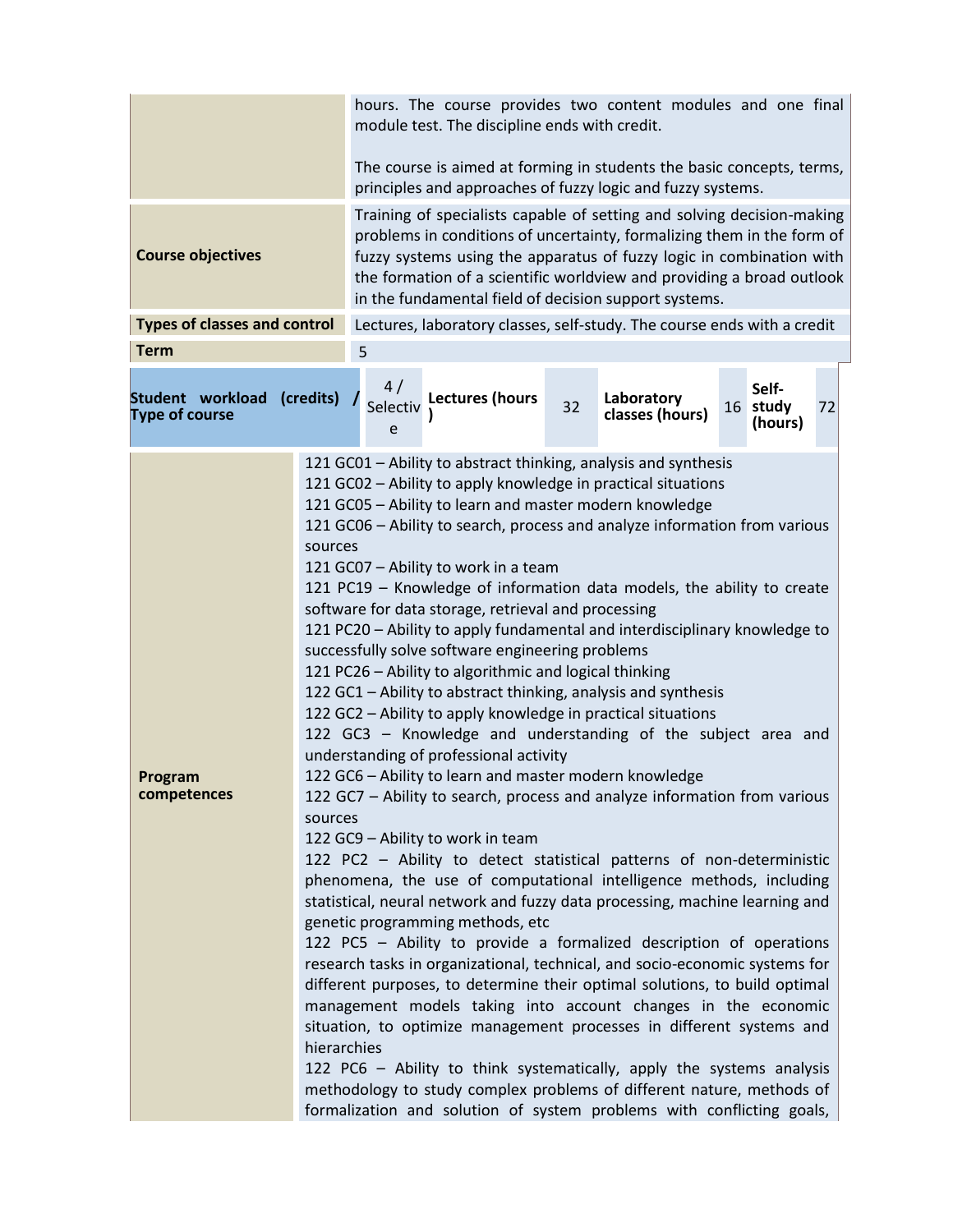|                                                                                                                                                                                                                                                               | subject area<br>results of experimental data and solutions | uncertainties, and risks<br>126 GC 1. Ability to abstract thinking, analysis and synthesis<br>126 GC 2. Ability to apply knowledge in practical situations<br>126 GC 3. Ability to understand the subject area and professional activity<br>126 GC 5. Ability to learn and master modern knowledge<br>126 GC 6. Ability to search, process and summarize information from<br>various sources<br>126 PC 1. Ability to analyze the object of design or operation and its<br>126 PC 6. Ability to use modern information systems and technologies<br>(production, decision support, data mining, etc.), cybersecurity techniques<br>and techniques in the performance of functional tasks and responsibilities<br>126 PC 13. Ability to perform computational experiments, compare the |                                                                                                                                                                                                                                                                                                                                 |  |  |  |
|---------------------------------------------------------------------------------------------------------------------------------------------------------------------------------------------------------------------------------------------------------------|------------------------------------------------------------|-------------------------------------------------------------------------------------------------------------------------------------------------------------------------------------------------------------------------------------------------------------------------------------------------------------------------------------------------------------------------------------------------------------------------------------------------------------------------------------------------------------------------------------------------------------------------------------------------------------------------------------------------------------------------------------------------------------------------------------------------------------------------------------|---------------------------------------------------------------------------------------------------------------------------------------------------------------------------------------------------------------------------------------------------------------------------------------------------------------------------------|--|--|--|
| <b>Learning outcomes</b>                                                                                                                                                                                                                                      |                                                            | <b>Teaching and learning methods</b>                                                                                                                                                                                                                                                                                                                                                                                                                                                                                                                                                                                                                                                                                                                                                | <b>Forms of assessment</b><br>(continuous assessment<br>CAS,<br>final<br>assessment<br>FAS)                                                                                                                                                                                                                                     |  |  |  |
| 121 PO01. Analyze, purposefully<br>search for<br>select<br>and<br>the<br>information<br>necessary<br>and<br>reference<br>resources<br>and<br>knowledge to solve professional<br>problems, taking into account<br>modern advances in science and<br>technology |                                                            | The teaching process involves the<br>use of such basic technologies as:<br>lectures, laboratory classes, work<br>in small groups, brainstorming,<br>presentations<br>that<br>develop<br>communication and<br>leadership<br>skills, independent work with<br>literary sources, mixed forms of<br>learning using distance platforms                                                                                                                                                                                                                                                                                                                                                                                                                                                   | individual<br>Written<br>for<br>assignments<br>laboratory work (CAS),<br>assessment of knowledge<br>laboratory<br>classes<br>in.<br>(CAS), rapid surveys (CAS),<br>online tests (CAS), final /<br>semester control in the<br>form of semester credit,<br>according to the schedule<br>of<br>the<br>educational<br>process (FAS) |  |  |  |
| 121 PO05. Know and<br>apply<br>relevant mathematical concepts,<br>methods of domain, system and<br>object-oriented<br>analysis<br>and<br>mathematical<br>modelling<br>for<br>software development                                                             |                                                            | The teaching process involves the<br>use of such basic technologies as:<br>lectures, laboratory classes, work<br>in small groups, brainstorming,<br>presentations<br>that<br>develop<br>communication and<br>leadership<br>skills, independent work with<br>literary sources, mixed forms of<br>learning using distance platforms                                                                                                                                                                                                                                                                                                                                                                                                                                                   | individual<br>Written<br>for<br>assignments<br>laboratory work (CAS),<br>assessment of knowledge<br>classes<br>laboratory<br>in.<br>(CAS), rapid surveys (CAS),<br>online tests (CAS), final /<br>semester control in the<br>form of semester credit,<br>according to the schedule<br>of<br>the<br>educational<br>process (FAS) |  |  |  |
| 121 PO07. Know and apply in<br>fundamental<br>the<br>practice<br>concepts, paradigms and basic<br>principles<br>of<br>operation<br><b>of</b><br>language, tools and computing<br>software engineering                                                         |                                                            | The teaching process involves the<br>use of such basic technologies as:<br>lectures, laboratory classes, work<br>in small groups, brainstorming,<br>presentations<br>that<br>develop<br>communication and<br>leadership<br>skills, independent work with                                                                                                                                                                                                                                                                                                                                                                                                                                                                                                                            | Written<br>individual<br>for<br>assignments<br>laboratory work (CAS),<br>assessment of knowledge<br>laboratory<br>classes<br>in<br>(CAS), rapid surveys (CAS),<br>online tests (CAS), final /                                                                                                                                   |  |  |  |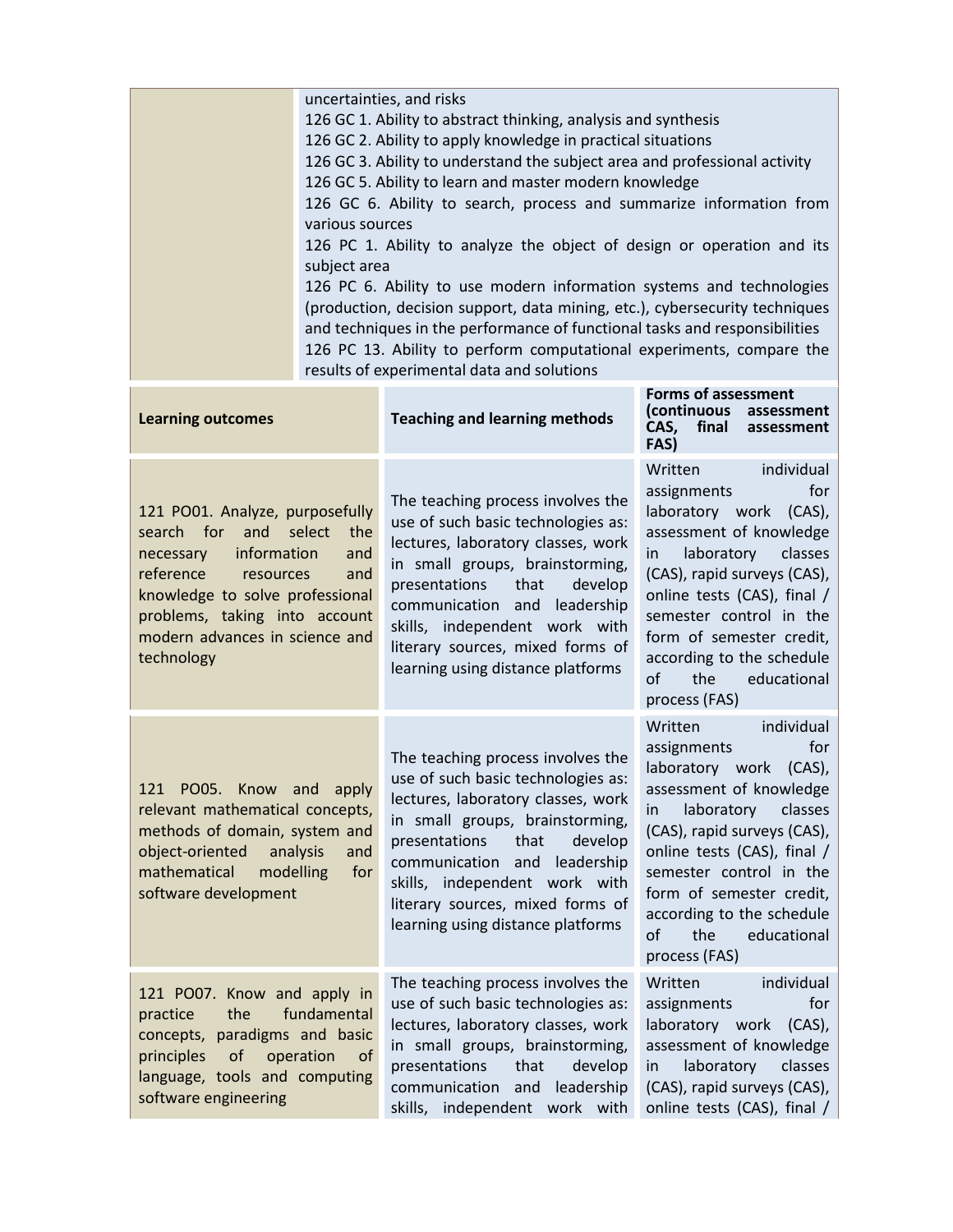|                                                                                                                                                     | literary sources, mixed forms of<br>learning using distance platforms                                                                                                                                                                                                                                                             | semester control in the<br>form of semester credit,<br>according to the schedule<br>the<br>educational<br>of<br>process (FAS)                                                                                                                                                                                                   |
|-----------------------------------------------------------------------------------------------------------------------------------------------------|-----------------------------------------------------------------------------------------------------------------------------------------------------------------------------------------------------------------------------------------------------------------------------------------------------------------------------------|---------------------------------------------------------------------------------------------------------------------------------------------------------------------------------------------------------------------------------------------------------------------------------------------------------------------------------|
| 121 PO08. Be able to develop a<br>human-machine interface                                                                                           | The teaching process involves the<br>use of such basic technologies as:<br>lectures, laboratory classes, work<br>in small groups, brainstorming,<br>presentations<br>that<br>develop<br>communication and leadership<br>skills, independent work with<br>literary sources, mixed forms of<br>learning using distance platforms    | individual<br>Written<br>for<br>assignments<br>laboratory work (CAS),<br>assessment of knowledge<br>laboratory<br>classes<br>in<br>(CAS), rapid surveys (CAS),<br>online tests (CAS), final /<br>semester control in the<br>form of semester credit,<br>according to the schedule<br>of<br>educational<br>the<br>process (FAS)  |
| 121 PO10. Conduct a pre-project<br>survey of the subject area,<br>systematic analysis of the design<br>object                                       | The teaching process involves the<br>use of such basic technologies as:<br>lectures, laboratory classes, work<br>in small groups, brainstorming,<br>presentations<br>that<br>develop<br>communication and<br>leadership<br>skills, independent work with<br>literary sources, mixed forms of<br>learning using distance platforms | individual<br>Written<br>for<br>assignments<br>laboratory work (CAS),<br>assessment of knowledge<br>laboratory<br>classes<br>in<br>(CAS), rapid surveys (CAS),<br>online tests (CAS), final /<br>semester control in the<br>form of semester credit,<br>according to the schedule<br>the<br>educational<br>of<br>process (FAS)  |
| 121 PO11. Choose source data<br>for design, guided<br>by formal<br>of<br>methods<br>describing<br>requirements and modelling                        | The teaching process involves the<br>use of such basic technologies as:<br>lectures, laboratory classes, work<br>in small groups, brainstorming,<br>presentations<br>that<br>develop<br>communication and leadership<br>skills, independent work with<br>literary sources, mixed forms of<br>learning using distance platforms    | individual<br>Written<br>for<br>assignments<br>laboratory work (CAS),<br>assessment of knowledge<br>laboratory<br>classes<br>in.<br>(CAS), rapid surveys (CAS),<br>online tests (CAS), final /<br>semester control in the<br>form of semester credit,<br>according to the schedule<br>of<br>the<br>educational<br>process (FAS) |
| 121 PO13.<br>Know<br>and<br>apply<br>of<br>algorithm<br>methods<br>development,<br>software design<br>knowledge<br>data<br>and<br>and<br>structures | The teaching process involves the<br>use of such basic technologies as:<br>lectures, laboratory classes, work<br>in small groups, brainstorming,<br>presentations<br>that<br>develop<br>communication and<br>leadership<br>skills, independent work with                                                                          | individual<br>Written<br>for<br>assignments<br>laboratory work<br>$(CAS)$ ,<br>assessment of knowledge<br>laboratory<br>classes<br>in<br>(CAS), rapid surveys (CAS),<br>online tests (CAS), final /                                                                                                                             |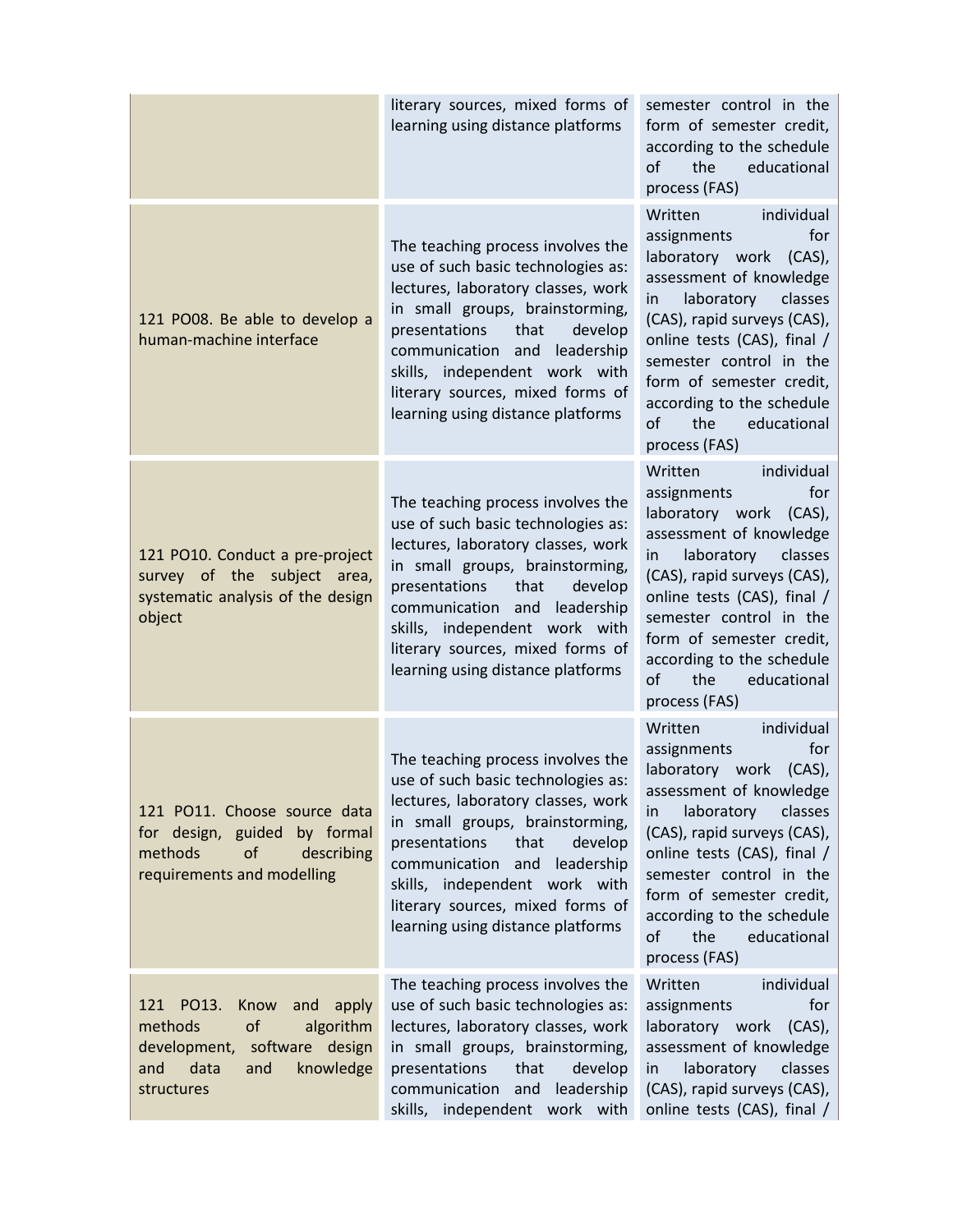|                                                                                                                                                                                                                                                                                                                                                                                                                                                                      | literary sources, mixed forms of<br>learning using distance platforms                                                                                                                                                                                                                                                                | semester control in the<br>form of semester credit,<br>according to the schedule<br>the<br>educational<br>οf<br>process (FAS)                                                                                                                                                                                                   |
|----------------------------------------------------------------------------------------------------------------------------------------------------------------------------------------------------------------------------------------------------------------------------------------------------------------------------------------------------------------------------------------------------------------------------------------------------------------------|--------------------------------------------------------------------------------------------------------------------------------------------------------------------------------------------------------------------------------------------------------------------------------------------------------------------------------------|---------------------------------------------------------------------------------------------------------------------------------------------------------------------------------------------------------------------------------------------------------------------------------------------------------------------------------|
| 122<br>PC1. Ability<br>to<br>mathematically formulate and<br>study continuous and discrete<br>mathematical models, justify the<br>of<br>methods<br>choice<br>and<br>for<br>approaches<br>solving<br>theoretical and applied problems<br>in the field of computer science,<br>analysis and interpretation                                                                                                                                                             | The teaching process involves the<br>use of such basic technologies as:<br>lectures, laboratory classes, work<br>in small groups, brainstorming,<br>presentations<br>that<br>develop<br>communication and<br>leadership<br>skills, independent work with<br>literary sources, mixed forms of<br>learning using distance platforms    | individual<br>Written<br>for<br>assignments<br>laboratory work (CAS),<br>assessment of knowledge<br>classes<br>laboratory<br>in<br>(CAS), rapid surveys (CAS),<br>online tests (CAS), final /<br>semester control in the<br>form of semester credit,<br>according to the schedule<br>the<br>educational<br>οf<br>process (FAS)  |
| 122 PC4. Ability to use modern<br>of<br>mathematical<br>methods<br>modelling of objects, processes,<br>and phenomena, to develop<br>models and algorithms for the<br>solution<br>numerical<br>of<br>mathematical<br>modelling<br>problems, to take into account<br>of<br>the<br>errors<br>approximate<br>solution<br>of<br>numerical<br>professional problems                                                                                                        | The teaching process involves the<br>use of such basic technologies as:<br>lectures, laboratory classes, work<br>in small groups, brainstorming,<br>presentations<br>that<br>develop<br>communication and<br>leadership<br>skills, independent work with<br>literary sources, mixed forms of<br>learning using distance platforms    | individual<br>Written<br>assignments<br>for<br>laboratory work (CAS),<br>assessment of knowledge<br>laboratory<br>classes<br>in.<br>(CAS), rapid surveys (CAS),<br>online tests (CAS), final /<br>semester control in the<br>form of semester credit,<br>according to the schedule<br>the<br>educational<br>οf<br>process (FAS) |
| 122 PC5. Ability to provide<br>a a<br>formalized<br>description<br>of<br>operations<br>research<br>tasks<br>in<br>organizational,<br>technical,<br>and<br>socio-economic<br>systems<br>for<br>different purposes, to determine<br>their optimal solutions, to build<br>optimal<br>management<br>models<br>taking into account changes in<br>economic<br>situation,<br>the<br>to<br>optimize management processes<br>different<br>systems<br>in<br>and<br>hierarchies | The teaching process involves the<br>use of such basic technologies as:<br>lectures, laboratory classes, work<br>in small groups, brainstorming,<br>presentations<br>that<br>develop<br>communication<br>and<br>leadership<br>skills, independent work with<br>literary sources, mixed forms of<br>learning using distance platforms | individual<br>Written<br>for<br>assignments<br>laboratory work (CAS),<br>assessment of knowledge<br>laboratory<br>classes<br>in.<br>(CAS), rapid surveys (CAS),<br>online tests (CAS), final /<br>semester control in the<br>form of semester credit,<br>according to the schedule<br>educational<br>οf<br>the<br>process (FAS) |
| 122 PC17. Ability to apply the<br>theoretical and practical basics of<br>modern management theory for<br>complex organizational, technical<br>and socio-economic systems to<br>intelligent<br>build<br>management                                                                                                                                                                                                                                                    | The teaching process involves the<br>use of such basic technologies as:<br>lectures, laboratory classes, work<br>in small groups, brainstorming,<br>presentations<br>that<br>develop<br>leadership<br>communication<br>and                                                                                                           | individual<br>Written<br>assignments<br>for<br>laboratory work<br>$(CAS)$ ,<br>assessment of knowledge<br>laboratory<br>classes<br>in<br>(CAS), rapid surveys (CAS),                                                                                                                                                            |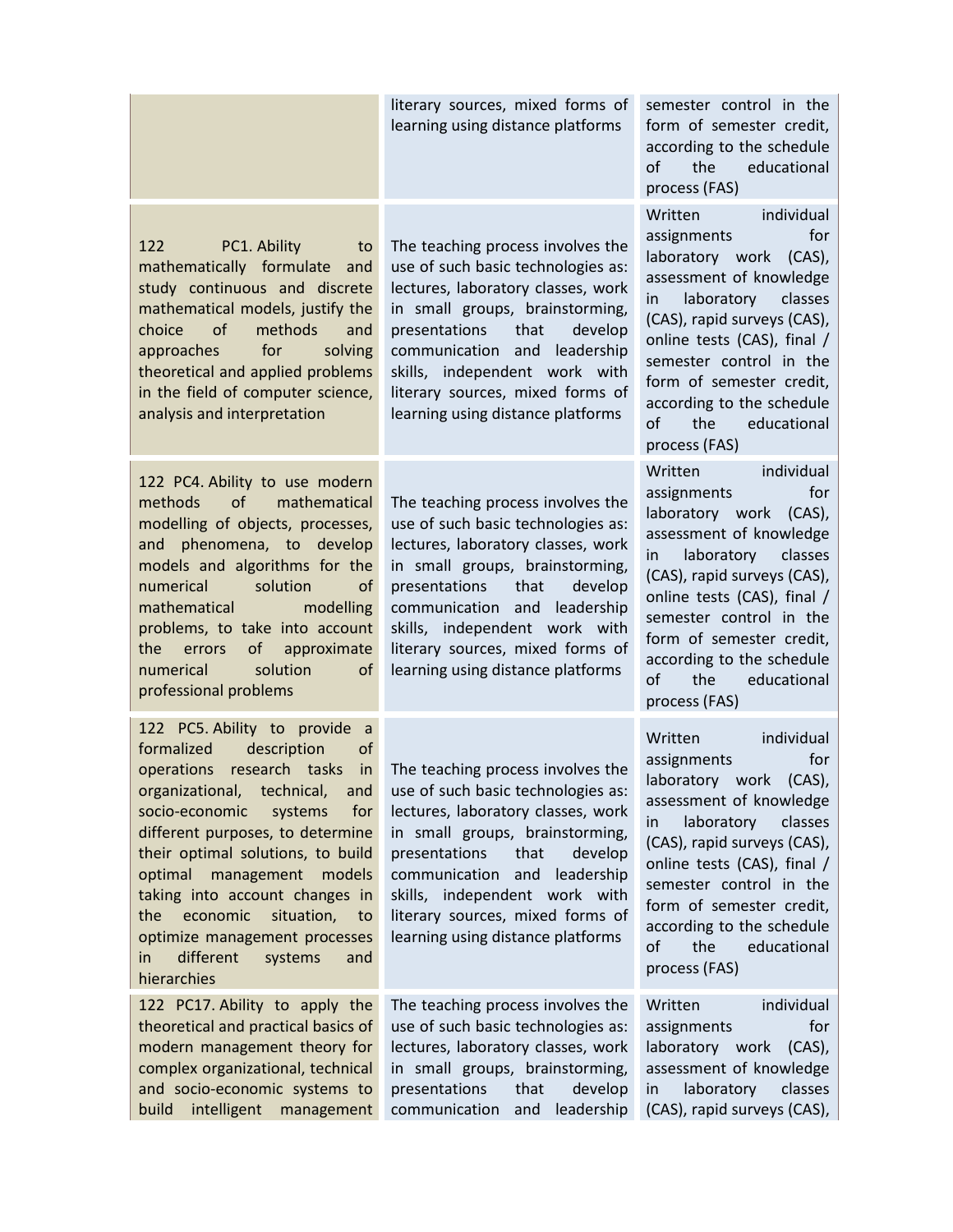| systems, in the<br>process<br><sub>of</sub><br>designing intelligent systems to<br>information<br>modern<br>use<br>technologies<br>processing<br>and<br>methods<br>of<br>computational<br>intelligence                                                                                                                                                                                                                                                                                                                               | skills, independent work with<br>literary sources, mixed forms of<br>learning using distance platforms                                                                                                                                                                                                                               | online tests (CAS), final /<br>semester control in the<br>form of semester credit,<br>according to the schedule<br>educational<br>οf<br>the<br>process (FAS)                                                                                                                                                                         |
|--------------------------------------------------------------------------------------------------------------------------------------------------------------------------------------------------------------------------------------------------------------------------------------------------------------------------------------------------------------------------------------------------------------------------------------------------------------------------------------------------------------------------------------|--------------------------------------------------------------------------------------------------------------------------------------------------------------------------------------------------------------------------------------------------------------------------------------------------------------------------------------|--------------------------------------------------------------------------------------------------------------------------------------------------------------------------------------------------------------------------------------------------------------------------------------------------------------------------------------|
| 122<br>PC19. Ability<br>to<br>comprehensively use for the<br>intelligent<br>of<br>creation<br>management systems methods<br>of mathematical modelling and<br>analysis of complex systems,<br>methods of modelling<br>and<br>analysis of business processes,<br>information technologies for the<br>management of business systems                                                                                                                                                                                                    | The teaching process involves the<br>use of such basic technologies as:<br>lectures, laboratory classes, work<br>in small groups, brainstorming,<br>presentations<br>that<br>develop<br>communication and<br>leadership<br>skills, independent work with<br>literary sources, mixed forms of<br>learning using distance platforms    | Written<br>individual<br>for<br>assignments<br>laboratory work (CAS),<br>assessment of knowledge<br>classes<br>laboratory<br>in<br>(CAS), rapid surveys (CAS),<br>online tests (CAS), final /<br>semester control in the<br>form of semester credit,<br>according to the schedule<br>of<br>the<br>educational<br>process (FAS)       |
| 126 PLO 2. Apply knowledge of<br>natural<br>and<br>sciences,<br>basic<br>systems analysis and modeling<br>standard<br>technologies,<br>algorithms and discrete analysis<br>in solving problems of design and<br>use of information systems and<br>technologies                                                                                                                                                                                                                                                                       | The teaching process involves the<br>use of such basic technologies as:<br>lectures, laboratory classes, work<br>in small groups, brainstorming,<br>presentations<br>that<br>develop<br>communication and<br>leadership<br>skills, independent work with<br>literary sources, mixed forms of<br>learning using distance platforms    | individual<br>Written<br>for<br>assignments<br>laboratory work (CAS),<br>assessment of knowledge<br>classes<br>laboratory<br>in<br>(CAS), rapid surveys (CAS),<br>online tests (CAS), final /<br>semester control in the<br>form of semester credit,<br>according to the schedule<br>the<br>educational<br>οf<br>process (FAS)       |
| 126<br><b>PLO</b><br>3.<br>To<br>use<br>basic<br>knowledge of informatics and<br>modern information systems and<br>technologies, programming skills,<br>technologies of safe work in<br>computer networks, methods of<br>creation<br><b>of</b><br>databases<br>and<br>Internet resources, technologies<br>of development of algorithms<br>and computer programs in high-<br>level languages with application<br>of project-oriented programming<br>to solve problems of design and<br>use of information systems and<br>technologies | The teaching process involves the<br>use of such basic technologies as:<br>lectures, laboratory classes, work<br>in small groups, brainstorming,<br>presentations<br>that<br>develop<br>communication<br>leadership<br>and<br>skills, independent work with<br>literary sources, mixed forms of<br>learning using distance platforms | Written<br>individual<br>assignments<br>for<br>laboratory work<br>$(CAS)$ ,<br>assessment of knowledge<br>classes<br>laboratory<br>in<br>(CAS), rapid surveys (CAS),<br>online tests (CAS), final /<br>semester control in the<br>form of semester credit,<br>according to the schedule<br>the<br>educational<br>of<br>process (FAS) |
| 126 PLO 4. Conduct a systematic<br>analysis of design objects and<br>justify the choice of structure,                                                                                                                                                                                                                                                                                                                                                                                                                                | The teaching process involves the<br>use of such basic technologies as:<br>lectures, laboratory classes, work                                                                                                                                                                                                                        | Written<br>individual<br>assignments<br>for<br>laboratory<br>$(CAS)$ ,<br>work                                                                                                                                                                                                                                                       |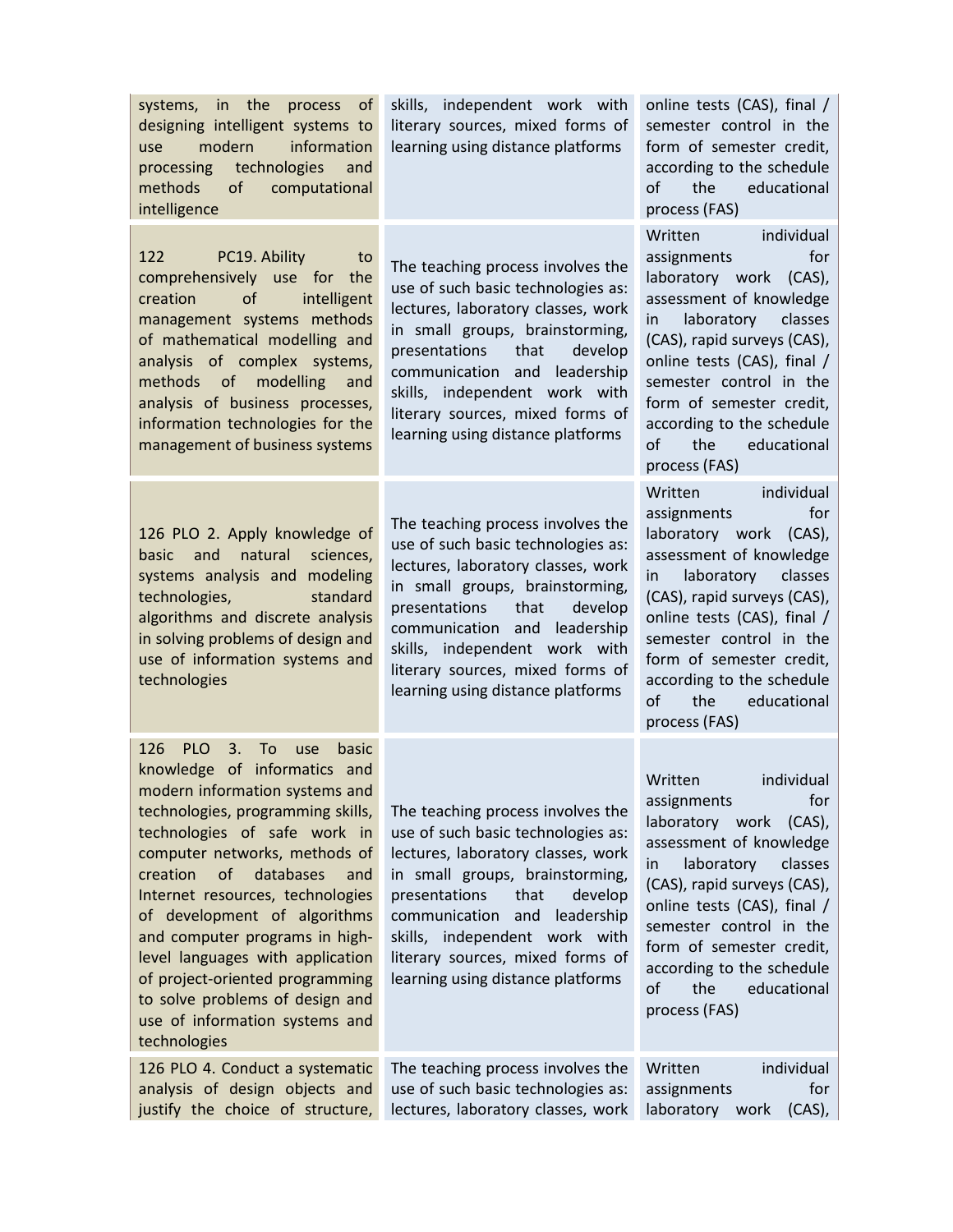| algorithms<br>and<br>information<br>information<br>technologies                                                                                                      | methods<br>transfer<br>systems | of<br>in<br>and                  | in small groups, brainstorming,<br>presentations<br>that<br>develop<br>in.<br>communication and<br>leadership<br>skills, independent work with<br>literary sources, mixed forms of<br>learning using distance platforms<br>of | assessment of knowledge<br>laboratory<br>classes<br>(CAS), rapid surveys (CAS),<br>online tests (CAS), final /<br>semester control in the<br>form of semester credit,<br>according to the schedule<br>educational<br>process (FAS) |                                                                                                                                                                                                            |  |
|----------------------------------------------------------------------------------------------------------------------------------------------------------------------|--------------------------------|----------------------------------|-------------------------------------------------------------------------------------------------------------------------------------------------------------------------------------------------------------------------------|------------------------------------------------------------------------------------------------------------------------------------------------------------------------------------------------------------------------------------|------------------------------------------------------------------------------------------------------------------------------------------------------------------------------------------------------------|--|
|                                                                                                                                                                      |                                |                                  | <b>ASSESSMENT AND GRADING</b>                                                                                                                                                                                                 |                                                                                                                                                                                                                                    |                                                                                                                                                                                                            |  |
| <b>Total</b><br>score<br>(points)<br>for<br>all<br>types of<br>learning<br>activitie<br>S                                                                            |                                | <b>ECTS</b><br>gradin<br>g scale | The national grading scale                                                                                                                                                                                                    |                                                                                                                                                                                                                                    | 100%<br>final<br>evaluation<br>in the form<br>of<br>credit<br>(40%)<br>and<br>current                                                                                                                      |  |
|                                                                                                                                                                      | 90-100                         | $\Lambda$                        | excellent                                                                                                                                                                                                                     |                                                                                                                                                                                                                                    | assessment<br>$(60\%)$ .                                                                                                                                                                                   |  |
| of<br><b>Ranges</b><br>points<br>corresponding<br>to grades                                                                                                          | 82-89<br>74-81                 | B<br>$\mathsf{C}$                | good                                                                                                                                                                                                                          |                                                                                                                                                                                                                                    | 40% credit:<br>semester<br>credit,                                                                                                                                                                         |  |
|                                                                                                                                                                      | 64-73                          | D                                |                                                                                                                                                                                                                               |                                                                                                                                                                                                                                    | according to<br>the                                                                                                                                                                                        |  |
|                                                                                                                                                                      | 60-63                          | E                                | satisfactory                                                                                                                                                                                                                  |                                                                                                                                                                                                                                    | schedule of<br>the                                                                                                                                                                                         |  |
|                                                                                                                                                                      | 35-59                          | <b>FX</b>                        | <b>Allocat</b><br>ion of<br>Unsatisfactory (with the exam<br>grade<br>retake option)<br>points                                                                                                                                |                                                                                                                                                                                                                                    | educational<br>process<br>60% current                                                                                                                                                                      |  |
|                                                                                                                                                                      | $0 - 34$                       | F                                | Unsatisfactory (with mandatory<br>repetition of the course)                                                                                                                                                                   |                                                                                                                                                                                                                                    | assessment<br>(writing<br>modular<br>tests - $20%$<br>of<br>the<br>semester<br>grade,<br>laboratory<br>classes<br>20% of the<br>semester<br>grade, self-<br>study - 20%<br>of<br>the<br>semester<br>grade) |  |
| The policy of the academic discipline is determined by the system of<br><b>Course policy</b><br>requirements for the study of the discipline, the inadmissibility of |                                |                                  |                                                                                                                                                                                                                               |                                                                                                                                                                                                                                    |                                                                                                                                                                                                            |  |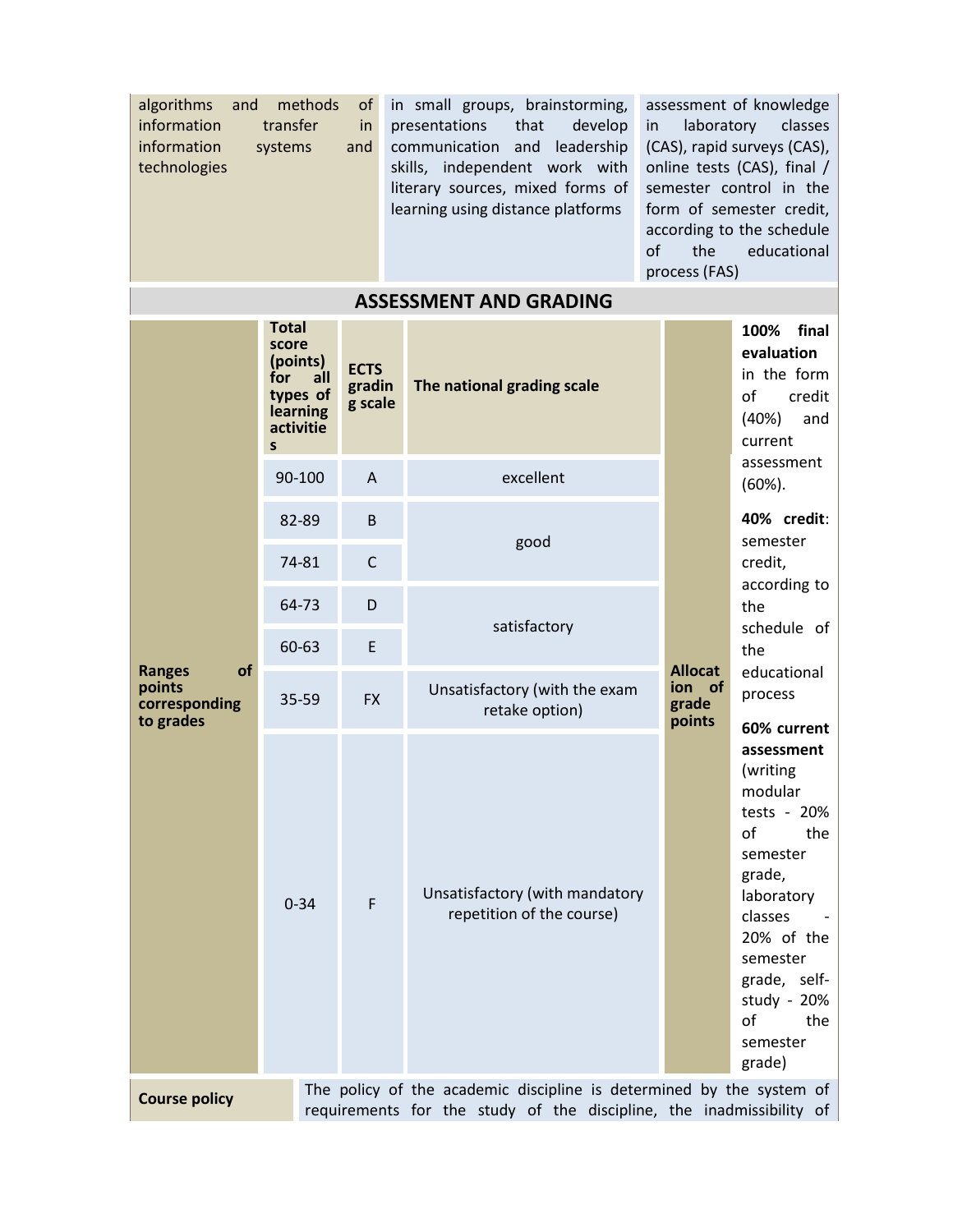omissions, the implementation of the required minimum of educational work; incentives and penalties - accrual or deduction of points. Participation in laboratory classes requires prior preparation and advance processing of all necessary materials for productive discussions during the class. Written assignments must be submitted by the deadline.

The policy of the discipline is based on the norms of the legislation of Ukraine on academic integrity, the Charter, the provisions of NTU "KhPI". For violation of academic integrity, students may be held subject to the following academic liability:

- reduction of results of estimation of modular control works, credit;
- re-assessment of modular tests, credit;
- repeated assessment of laboratory work;
- re-evaluation based on the results of self-study;

• appointment of additional modular control individual tasks, modular control works, tests.

|                                  |                                                                                                                                                                                                                        |                           | UUNJL JIINUCTUNL AND                                              |                      |                                                                                                                       |
|----------------------------------|------------------------------------------------------------------------------------------------------------------------------------------------------------------------------------------------------------------------|---------------------------|-------------------------------------------------------------------|----------------------|-----------------------------------------------------------------------------------------------------------------------|
| Lecture<br>$\mathbf{1}$          | The<br>of<br>task<br>making.<br>decision<br><b>Types</b><br>οf<br>uncertainty<br>in<br>decision-making<br>tasks. Approaches<br>the<br>to<br>formalization<br>$\Omega$<br>uncertainty<br>in<br>decision-making<br>tasks | Laboratory<br>classes 1-2 | Research<br>methods<br>construction of<br>membership<br>functions | of<br>of             | of<br>literature<br>Review<br>the<br>on<br>sources<br>foundations<br>conceptual<br>and applications of fuzzy<br>logic |
| <b>Lecture</b><br>$\overline{2}$ | Fundamentals of<br>fuzzy logic. The<br>main<br>characteristics of<br>fuzzy<br>sets. The<br>of<br>main<br>types<br>membership<br>functions. Logical-<br>linguistic<br>description of the<br>problem                     |                           |                                                                   |                      |                                                                                                                       |
| Lecture<br>3                     | of<br>Methods<br>constructing<br>membership<br>functions                                                                                                                                                               |                           |                                                                   |                      | of<br>Review<br>literature<br>sources on the analysis of<br>methods for constructing<br>membership functions          |
| Lecture<br>4                     | Operations<br>on<br>fuzzy sets                                                                                                                                                                                         | Laboratory<br>classes 3-4 | Research<br>methods                                               | of<br>of             | of<br>Review<br>literature<br>sources on the study of                                                                 |
| Lecture<br>5                     | Fuzzy relationship<br>of preference and<br>to<br>ways                                                                                                                                                                  |                           | performing<br>arithmetic<br>operations                            | Self-<br>on<br>study | means of forming fuzzy<br>sets and operations on<br>them using tools, analysis                                        |

## **COURSE STRUCTURE AND CONTENT**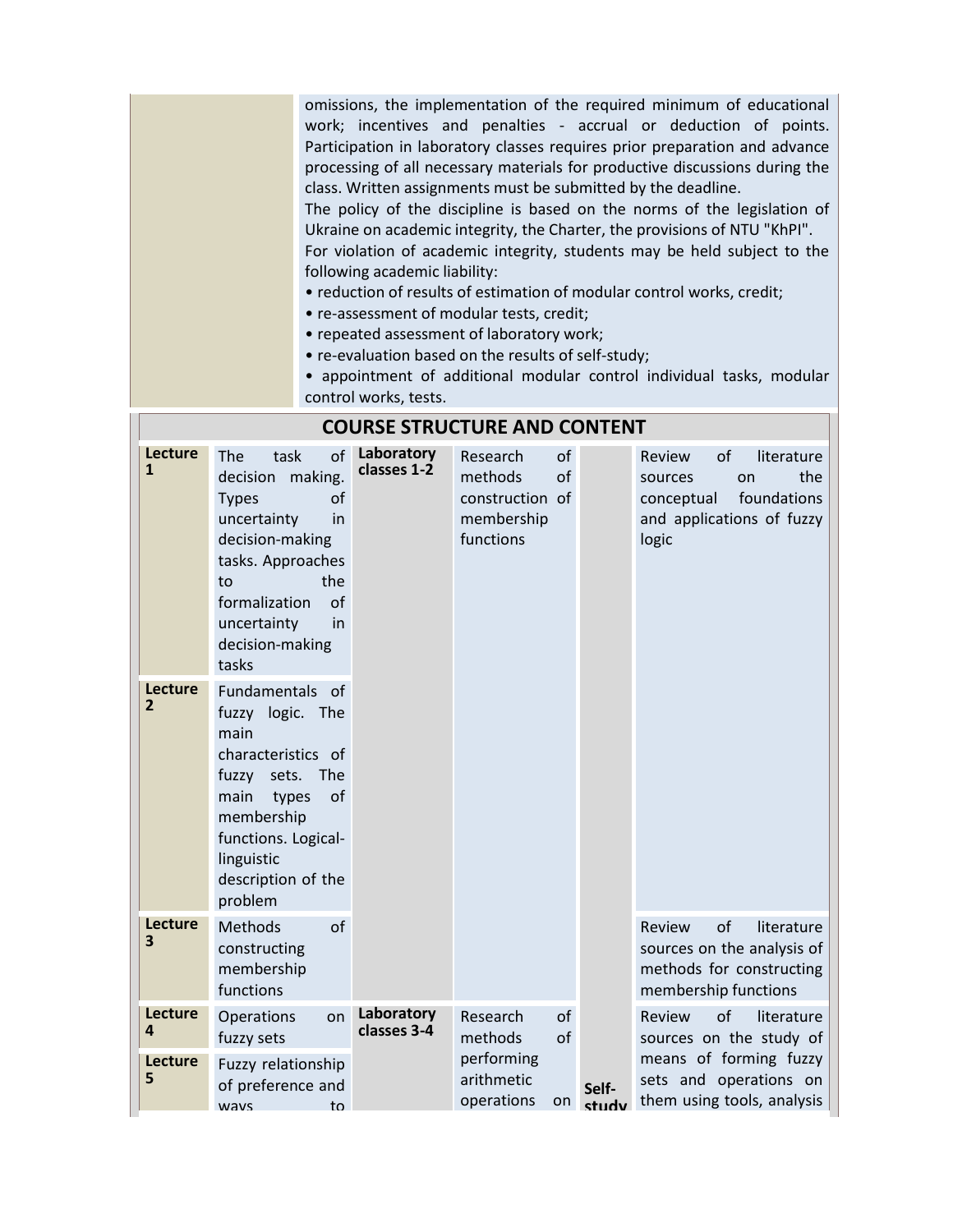|                            | determine<br>it.<br><b>Basic</b><br>characteristics,<br>properties<br>and<br>operations<br>on<br>fuzzy relations                                                                                                              |                           | fuzzy numbers                                   | of methods of performing<br>arithmetic operations on<br>fuzzy numbers                                                                                       |
|----------------------------|-------------------------------------------------------------------------------------------------------------------------------------------------------------------------------------------------------------------------------|---------------------------|-------------------------------------------------|-------------------------------------------------------------------------------------------------------------------------------------------------------------|
| Lecture<br>6               | Fuzzy quantities,<br>numbers<br>and<br>intervals.<br><b>Basic</b><br>definitions<br>and<br>methods<br>of<br>performing<br>operations<br>on<br>fuzzy numbers                                                                   |                           |                                                 |                                                                                                                                                             |
| Lecture<br>$\overline{7}$  | <b>Models</b><br>and<br>of<br>methods<br>decision<br>making<br>in conditions of<br>uncertainty                                                                                                                                | Laboratory<br>classes 5-6 | Research<br>of<br>fuzzy inference<br>algorithms | A review of the literature<br>the<br>analysis<br>οf<br>on<br>methods and algorithms<br>decision-<br>support<br>to<br>making in conditions of<br>uncertainty |
| Lecture<br>8               | inference.<br>Fuzzy<br>inference<br>Fuzzy<br>algorithms<br>Mamdani,<br>Tsukamoto,<br>Sugeno,<br>Larsen,<br>simplified<br>fuzzy<br>inference<br>algorithm.<br>Methods<br><b>of</b><br>clarity.<br>Falling<br>fuzzy conclusions |                           |                                                 | literature<br>Review<br>of<br>sources on the analysis of<br>applied problems of<br>fuzzy inference                                                          |
| <b>Lecture</b><br>$9 - 11$ | Fuzzy systems                                                                                                                                                                                                                 | Laboratory<br>classes 7-8 | Modeling<br>οf<br>fuzzy system by               | literature<br>Review<br>οf<br>sources on basic design                                                                                                       |
| <b>Lecture</b><br>12-14    | Theoretical<br>foundations<br>of<br>hybrid systems                                                                                                                                                                            |                           | means of fuzzy<br>logic tools                   | functions hybrid systems,<br>analysis of applied fuzzy<br>and fuzzy hybrid systems                                                                          |
| Lecture<br>$15 - 16$       | <b>Hybrid</b><br>fuzzy<br>systems,<br>generalization of<br>software<br>some<br>engineering<br>problems.<br>Ways<br>present<br>to<br>in<br>uncertainty<br>databases,<br>fuzzy<br>databases,<br>knowledge                       |                           |                                                 |                                                                                                                                                             |